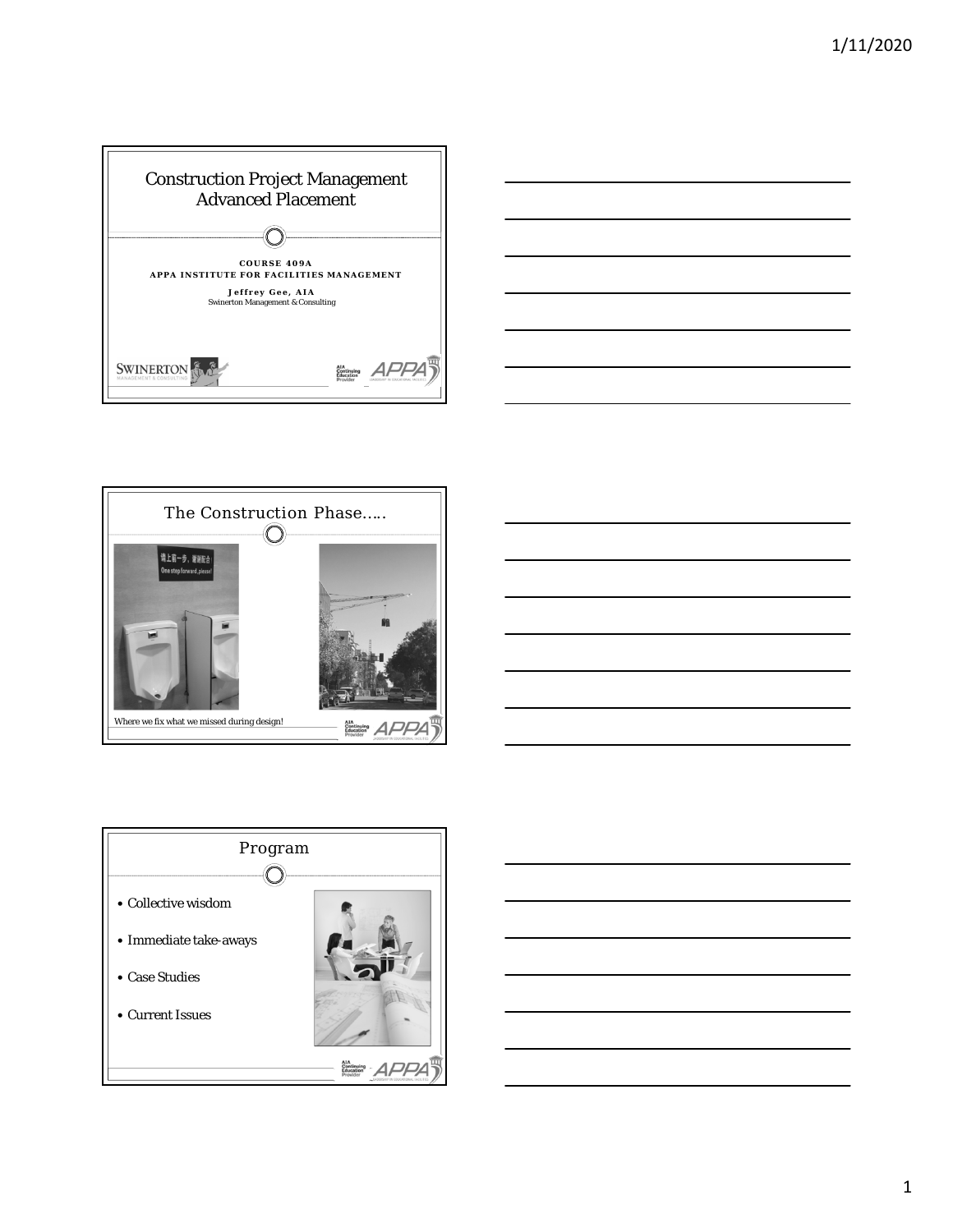# AIA Continuing Education

Credit(s) earned on completion of this course will be reported to American Institute of Architects (AIA) Continuing Education Session (CES) for AIA members.

Certificates of Completion for both AIA members and non-AIA members are available upon request.

|<br>| related to specific materials, methods, and services will be addressed at the conclusion of this presentation.

 This course is registered with AIA CES for continuing professional education. As such, it does not include content that may be deemed or construed to be an approval or endorsement by the AIA of any material of construction or any method or manner of handling, using, distributing, or dealing in any material or product.

AIA<br>Continuing APPA



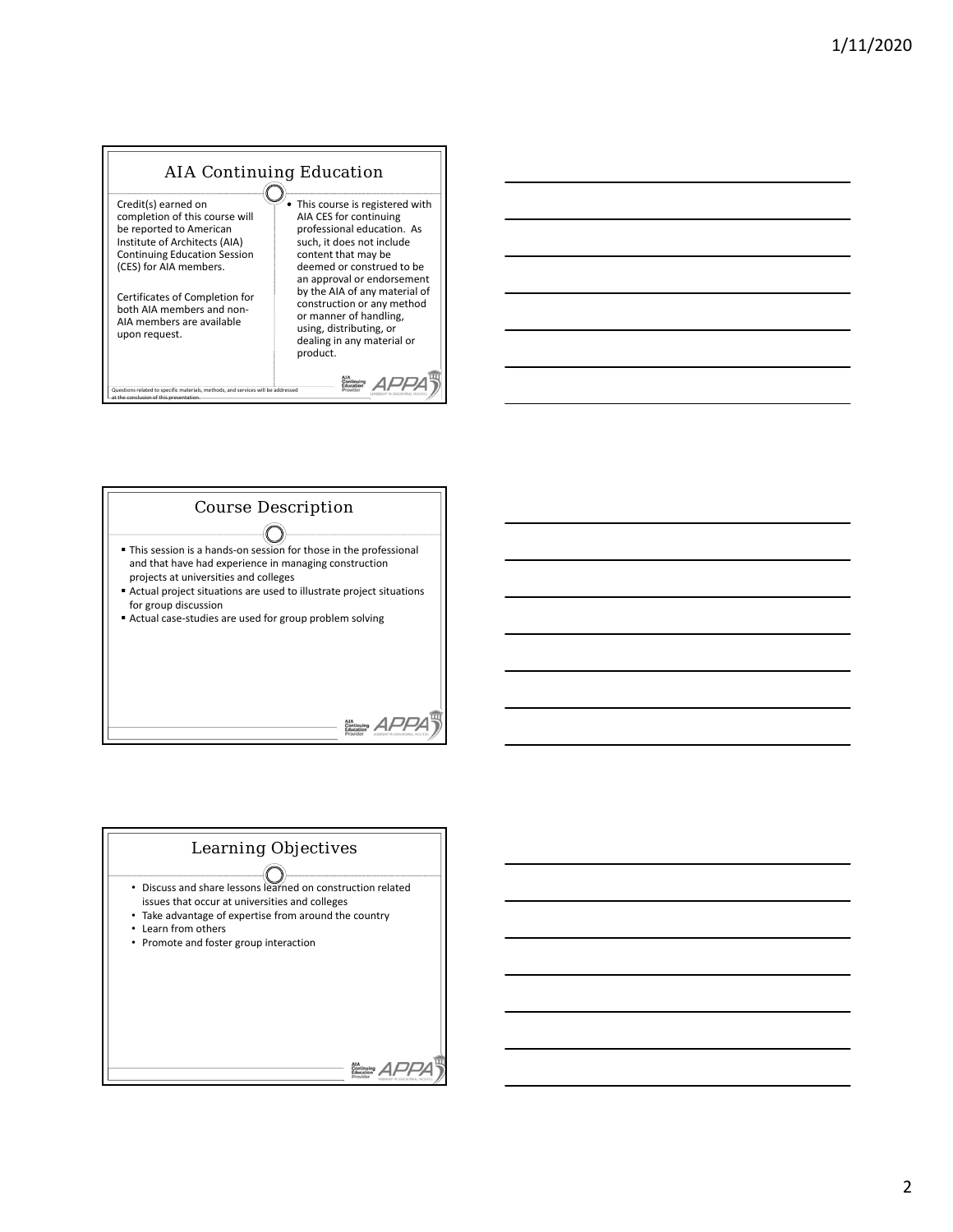





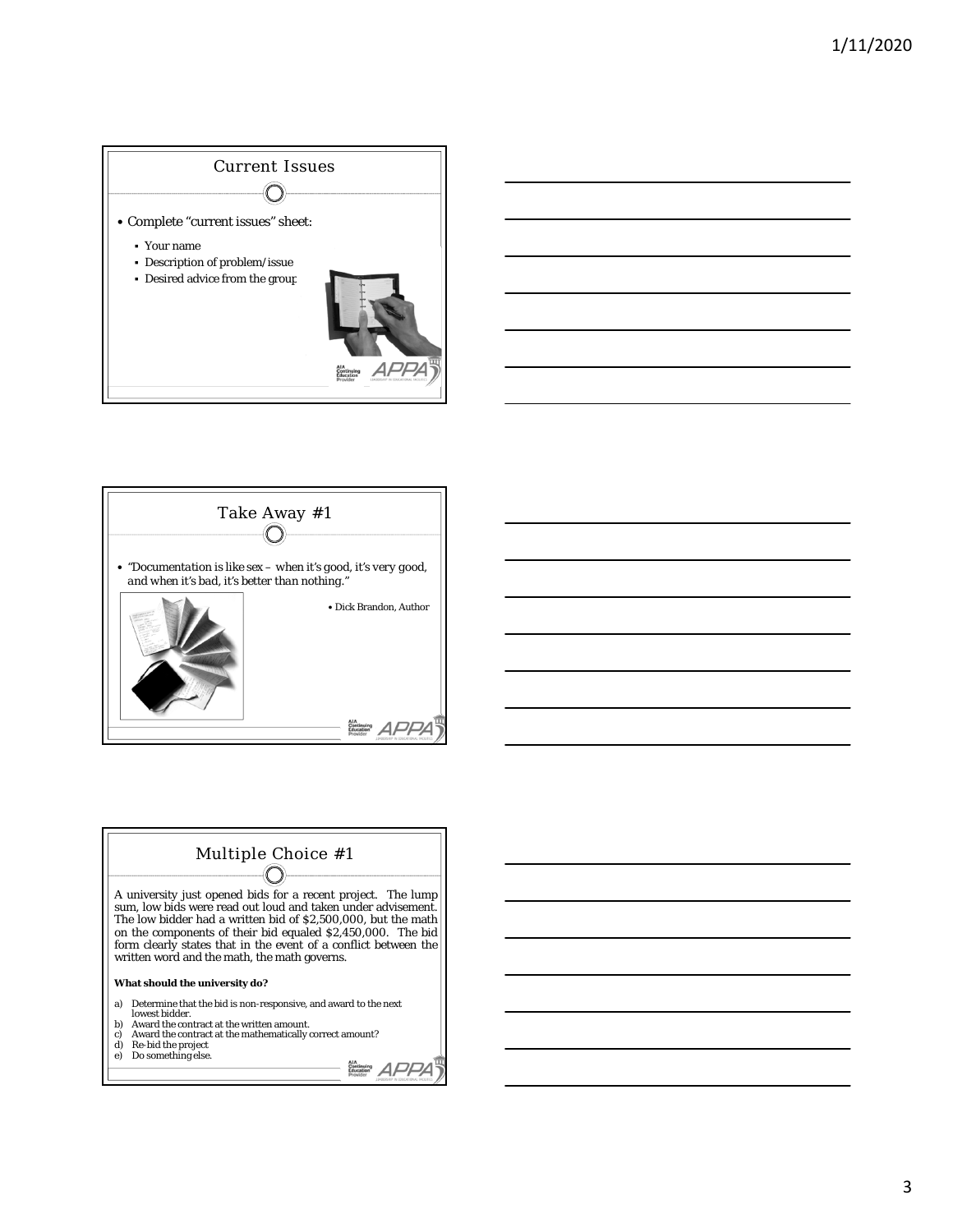#### Multiple Choice #2 (↑

The low bidder on a project is within budget, with the next lowest bidder being \$500,000 more. In evaluating the low bid, it appears that their subcontractor listing is incomplete. The bid form requires that all sub trades where the subcontract is greater then ½% of the total value be listed. It appears that as many as 5 subcontractors are missing.

#### **What should the college do?**

- A) Talk to the low bidder and ask that they list the missing subcontractors.
- B) Determine that the bid is non-responsive. C) Reject all bids and start over.
- D) Other

The university has a project under construction with Contractor A. They just awarded another construction contract to Contractor B for a project immediately next door to Contractor A. A Notice to Proceed has been issued to Multiple Choice #3

**The University's project manager should:**

- A) Immediately issue a new Notice to Proceed with a start date of September 27<br>B) Ask Contractor B to forgive him<br>C) Issue a change order to Contractor A to accelerate the work<br>D) Negotiate a change order with Contractor B
- 
- 

AIA<br>Education *APPA* 

AIA<br>Education *APPA* 



**Yes No**

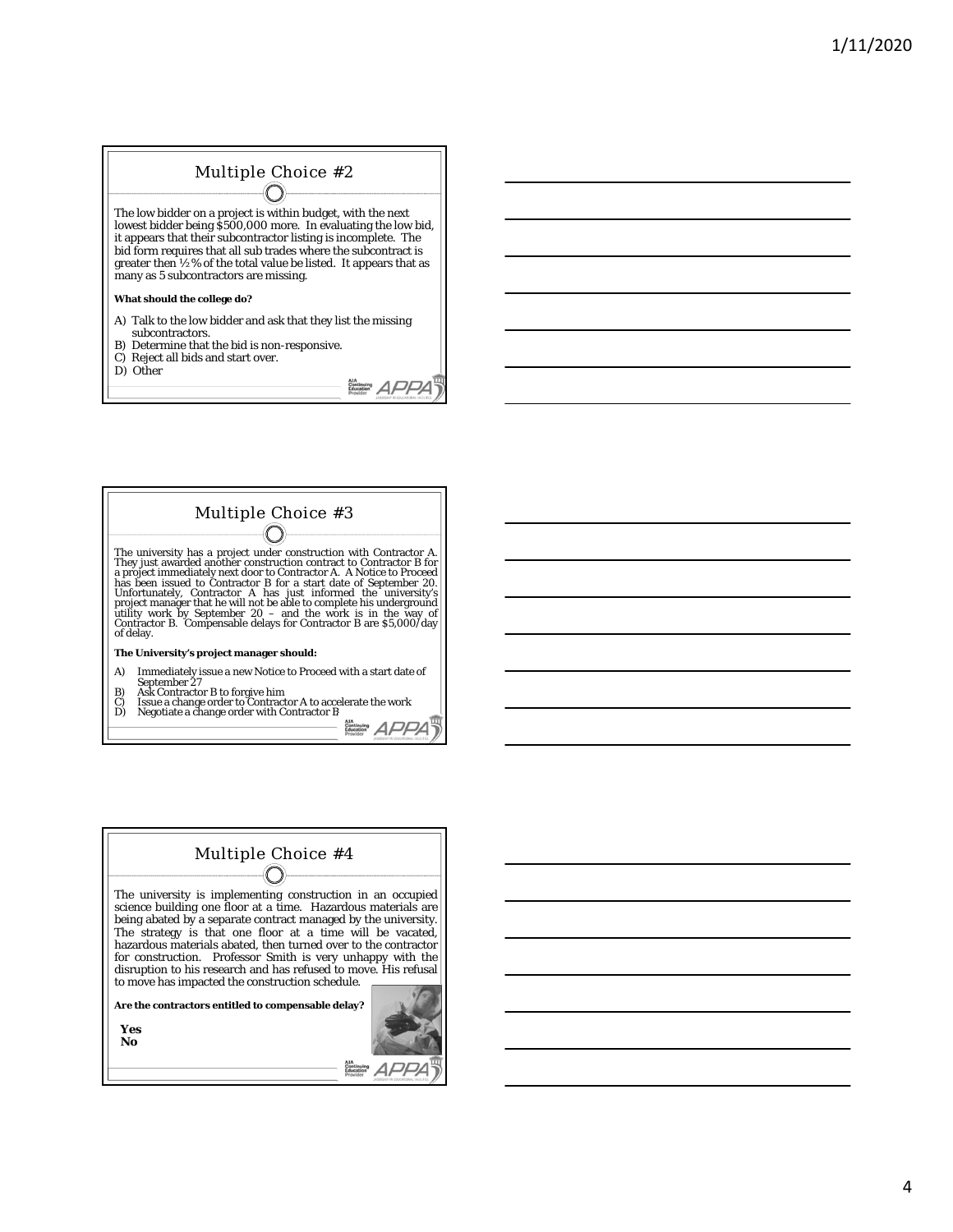







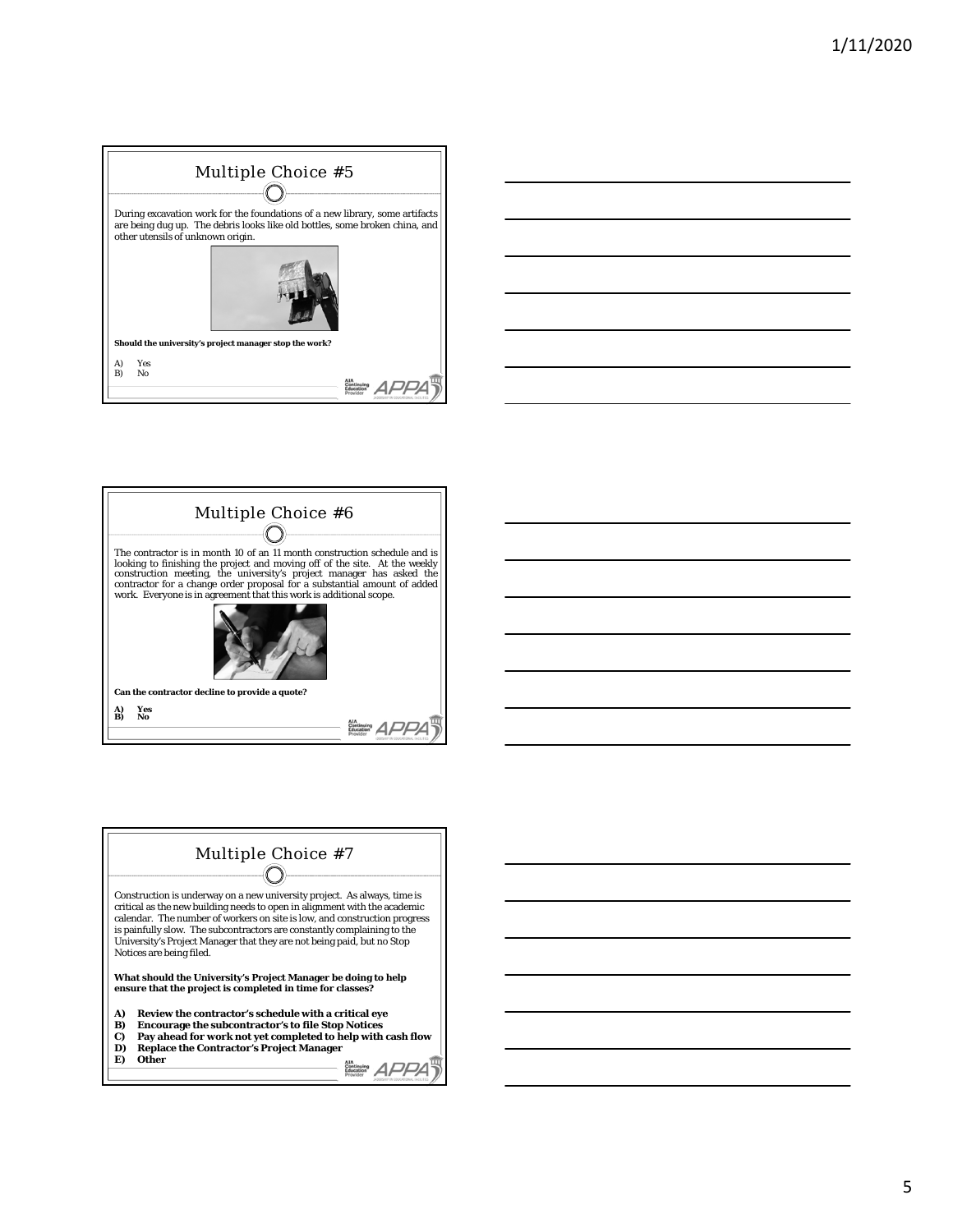## Multiple Choice #8

 $\left(\begin{array}{c} \end{array}\right)$ The campus has five summer renovation projects that are to be built this summer. At an average construction cost of \$5 million each and only 7 weeks to complete, these projects are often referred to as "summer sprints." General contractors have been prequalified to bid these projects, and all projects are public bid – lump sum/low bid. Over a period of three weeks, all five projects are bid. One general contractor is the low-bidder on four of the five projects, and does not want to withdraw any of his bids. Each project is critical to the academic program.

# **What should the University's Project Manager and Team do to ensure that these projects are completed on time?**

- 
- **A) Prioritize paperwork for these projects B) Have the architects and engineers respond quickly C) Make sure that the faculty have their requests for added scope**
- 
- **ready D) Make sure that the Project Manager's 3-week vacation occurs in the beginning of the 7-week schedule**

Multiple Choice #9 Earlier this year, the University bid a project utilizing lump sum, low bid. A construction contract was awarded to the low bidder, along with a Notice to Proceed. Three months after the work has started, the Contractor has submitted a change order request for \$30,000 increase in the cost of reinforcing steel for the foundations. In his request for a cost adjustment, the contractor submitted articles from ENR, newspapers, etc. on the escalating cost of certain construction materials, along with letters from rebar subcontractors throughout the state indicating cost increases in materials. **What should the university do?** 8888888888888888888 111111111111111 A) Pay the requested increase. B) Acknowledge the request, but say no. C) Split the difference. D) Find a different subcontractor.<br>
E) All of the Above<br>
F) None of the Above

- E) All of the Above F) None of the Above
- 





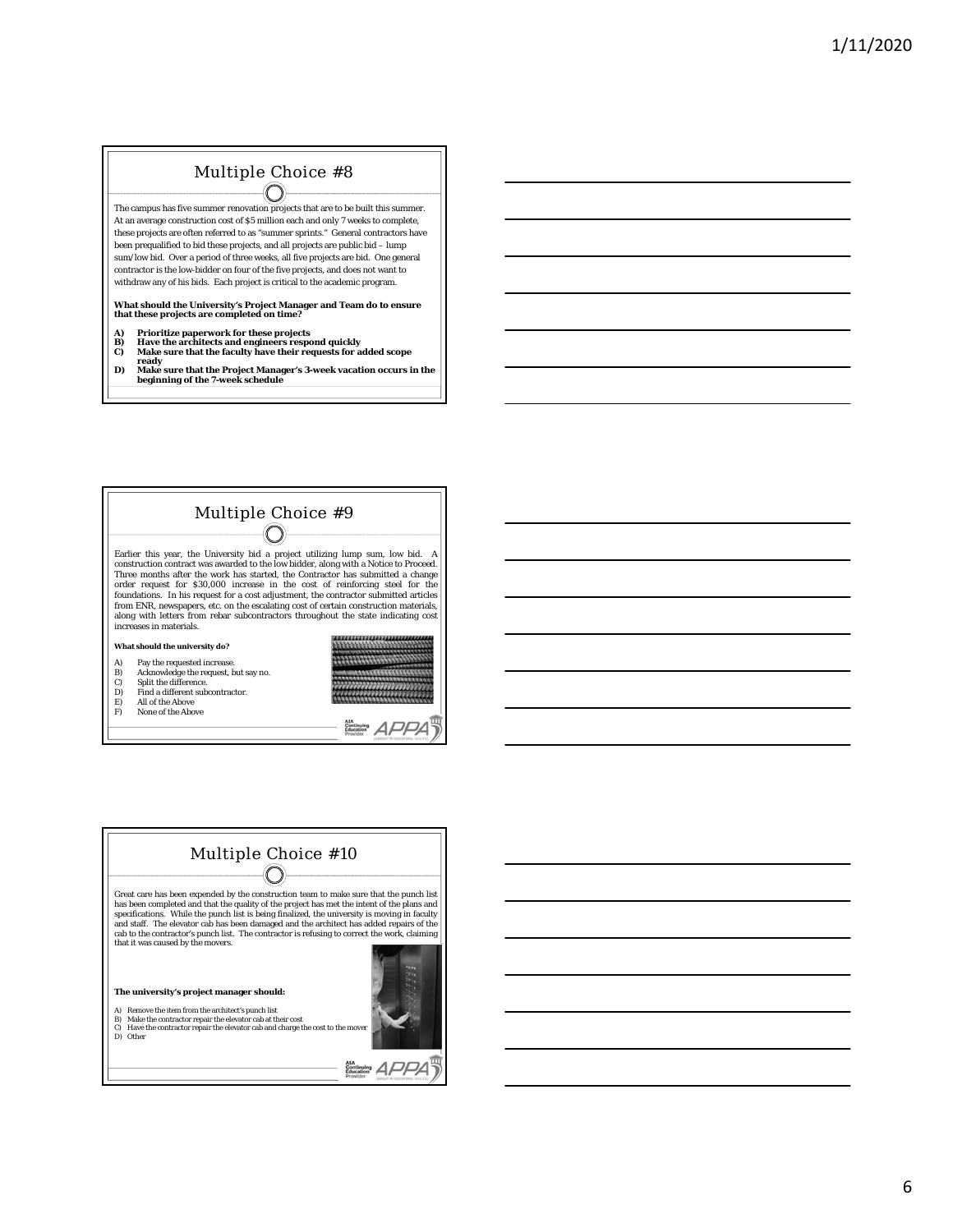





D) Re-bid the project E) Do something else.

AIA<br>Continuing APPA



D) Other

AIA<br>Continuing APPA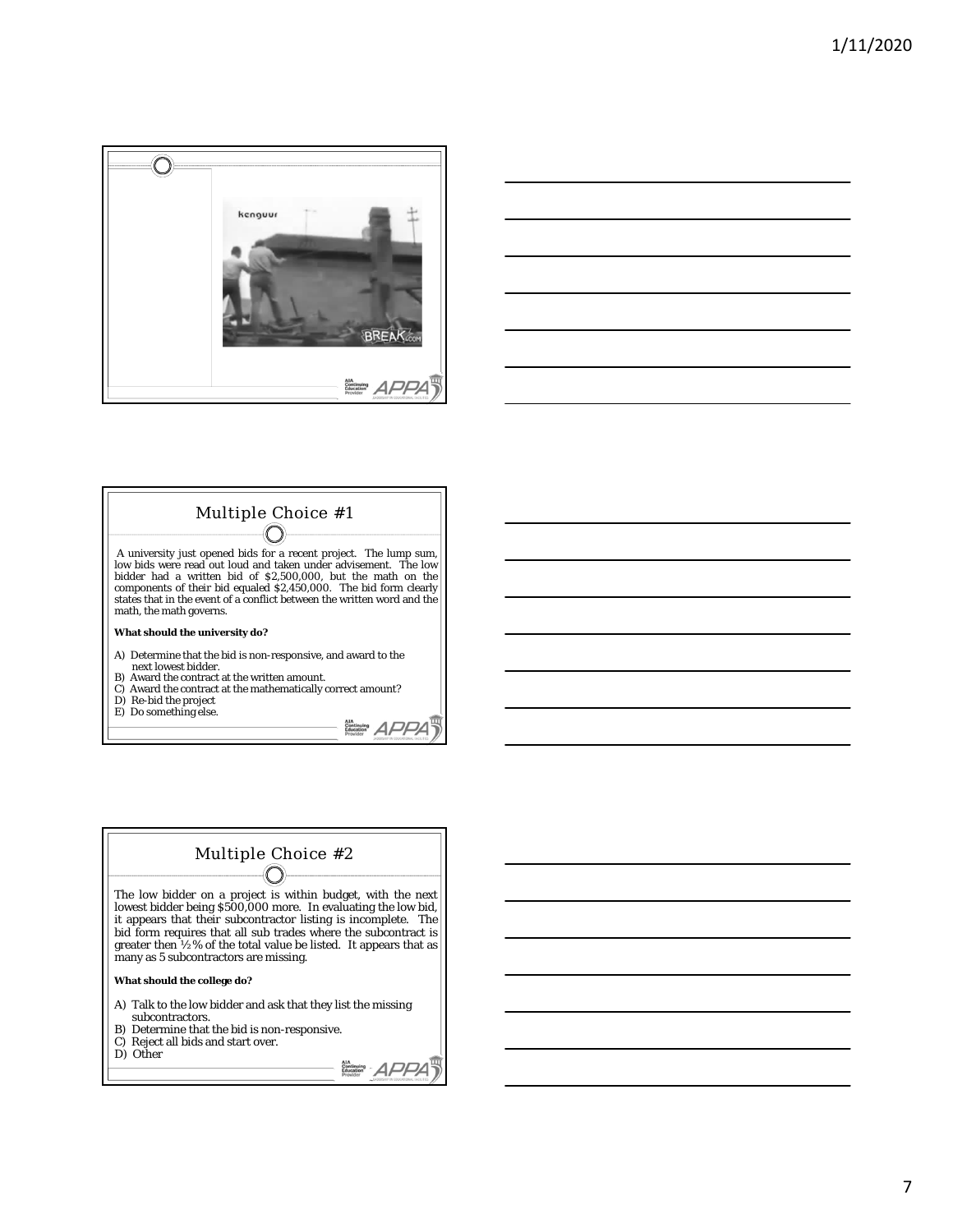### Multiple Choice #3  $\bigcap$

The university has a project under construction with Contractor A. They just<br>awarded another construction contract to Contractor B for a project immediately<br>next door to Contractor A. A Notice to Proceed has been issued for a start date of September 20. Unfortunately, Contractor A has just informed the university's project manager that he will not be able to complete his underground utility work by September 20 – and the work is in the way of Contractor B. Compensable delays for Contractor B are \$5,000/day of delay.

**The University's project manager should:**

A) Immediately issue a new Notice to Proceed with a start date of September 27 B) Ask Contractor B to forgive him

C) Issue a change order to Contractor A to accelerate the work D) Negotiate a change order with Contractor B

AIA<br>Education APPA

 $\sqrt{2}$  $\mathcal{A}$  PPA $\overline{\mathcal{A}}$ 

| Multiple Choice #4                                                                                                                                                                            |
|-----------------------------------------------------------------------------------------------------------------------------------------------------------------------------------------------|
| The implementing construction in an occupied science building<br>one floor at a time. Hazardous materials are being abated by a                                                               |
| separate contract managed by the university. The strategy is<br>that one floor at a time will be vacated, hazardous materials<br>abated, then turned over to the contractor for construction. |
| Professor Smith is very unhappy with the disruption to his<br>research and has refused to move. His refusal to move has<br>impacted the construction schedule.                                |
| Are the contractors entitled to compensable delay?                                                                                                                                            |
| Yes<br>No                                                                                                                                                                                     |

| Multiple Choice #5                                                                                                                                                                              |  |  |  |
|-------------------------------------------------------------------------------------------------------------------------------------------------------------------------------------------------|--|--|--|
| During excavation work for the foundations of a new library, some artifacts<br>are being dug up. The debris looks like old bottles, some broken china, and<br>other utensils of unknown origin. |  |  |  |
|                                                                                                                                                                                                 |  |  |  |
| Should the university's project manager stop the work?                                                                                                                                          |  |  |  |
| Yes<br>A)<br>No<br>B)                                                                                                                                                                           |  |  |  |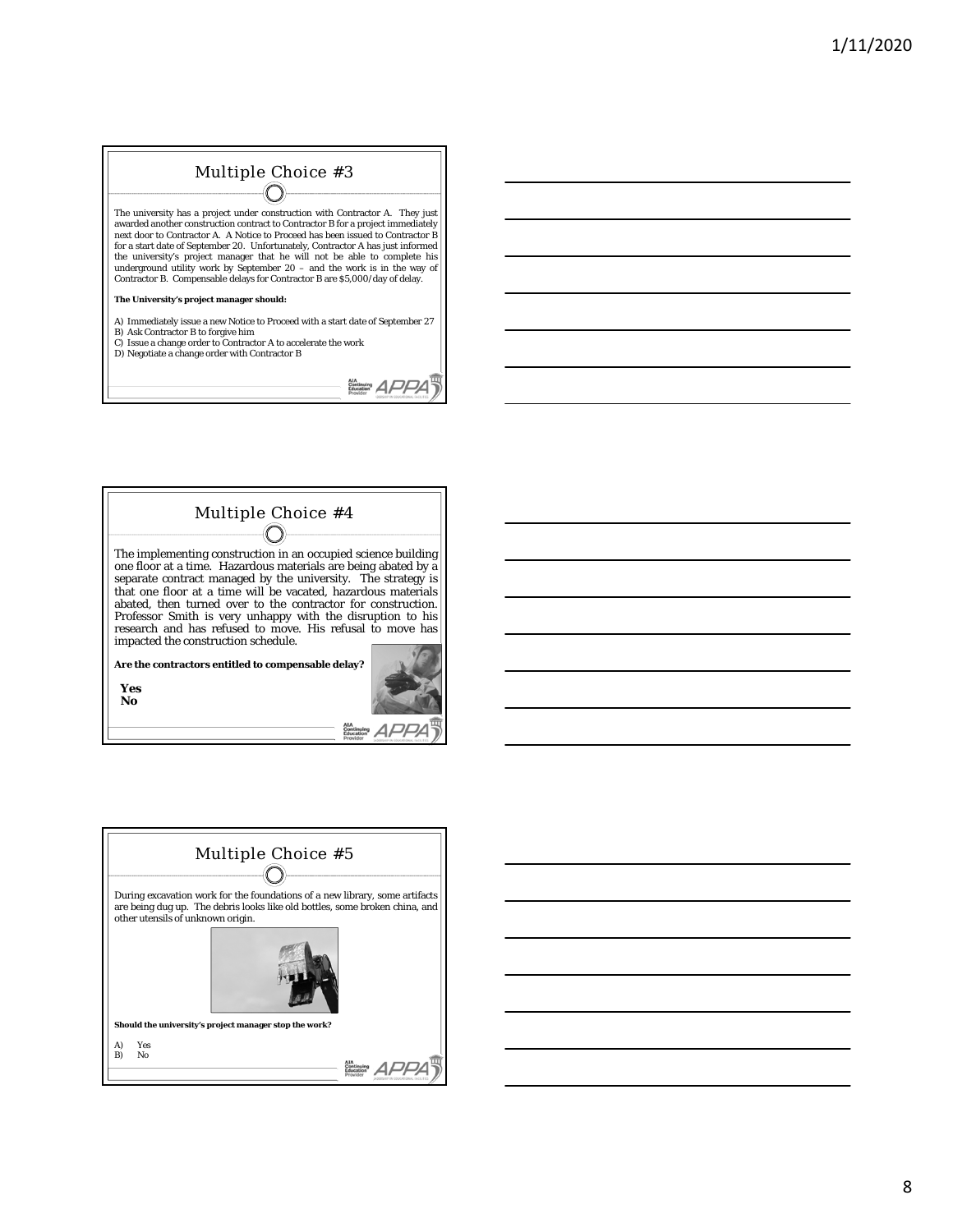







**ready D) Make sure that the Project Manager's 3-week vacation occurs in the beginning of the 7-week schedule**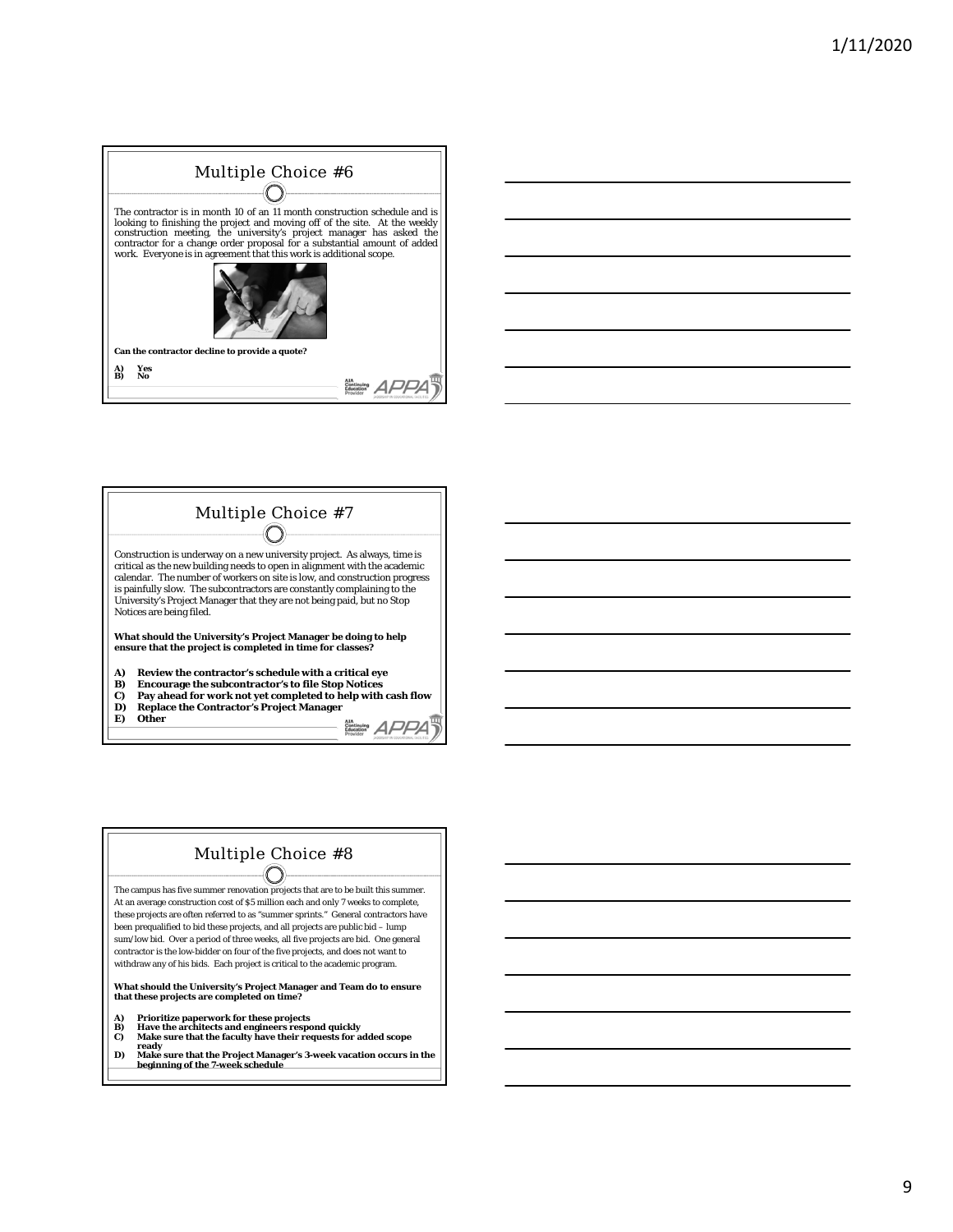## Multiple Choice #9  $\bigcirc$

Earlier this year, the University bid a project utilizing lump sum, low bid. A construction contract was awarded to the low bidder, along with a Notice to Proceed. There months after the work has started, the Contractor ha

#### **What should the university do?**

- 
- A) Pay the requested increase. B) Acknowledge the request, but say no. C) Split the difference.
- D) Find a different subcontractor. E) All of the Above F) None of the Above
- 



,,,,,,,,,,,,,,,,,,,,,,,,,,,,,, annier er fre

 $R_{\text{Costation}}^{\text{AL}}$ 

|                                                                                                                                                                                                                                                                                                                                                                                                                                                                                 | Multiple Choice #10                                                                                                                                                                                               |
|---------------------------------------------------------------------------------------------------------------------------------------------------------------------------------------------------------------------------------------------------------------------------------------------------------------------------------------------------------------------------------------------------------------------------------------------------------------------------------|-------------------------------------------------------------------------------------------------------------------------------------------------------------------------------------------------------------------|
| Great care has been expended by the construction team to make sure that the punch list<br>has been completed and that the quality of the project has met the intent of the plans and<br>specifications. While the punch list is being finalized, the university is moving in faculty<br>and staff. The elevator cab has been damaged and the architect has added repairs of the<br>cab to the contractor's punch list. The contractor is refusing to correct the work, claiming |                                                                                                                                                                                                                   |
|                                                                                                                                                                                                                                                                                                                                                                                                                                                                                 | that it was caused by the movers.<br>The university's project manager should:                                                                                                                                     |
|                                                                                                                                                                                                                                                                                                                                                                                                                                                                                 | Remove the item from the architect's punch list<br>A)<br>Make the contractor repair the elevator cab at their cost<br>B)<br>Have the contractor repair the elevator cab and charge the cost to the mover<br>Other |

|                  | <b>Multiple Choice Answers</b> |
|------------------|--------------------------------|
| $1 \quad C$      |                                |
| $2 \quad B$      |                                |
| $3\quad D$       |                                |
| $4 \overline{A}$ |                                |
| $5\quad A$       |                                |
| 6 A              |                                |
|                  | 7 A, B and possibly D and E    |
|                  | 8 A and B                      |
| 9?               |                                |
|                  | $10\text{ C}$                  |

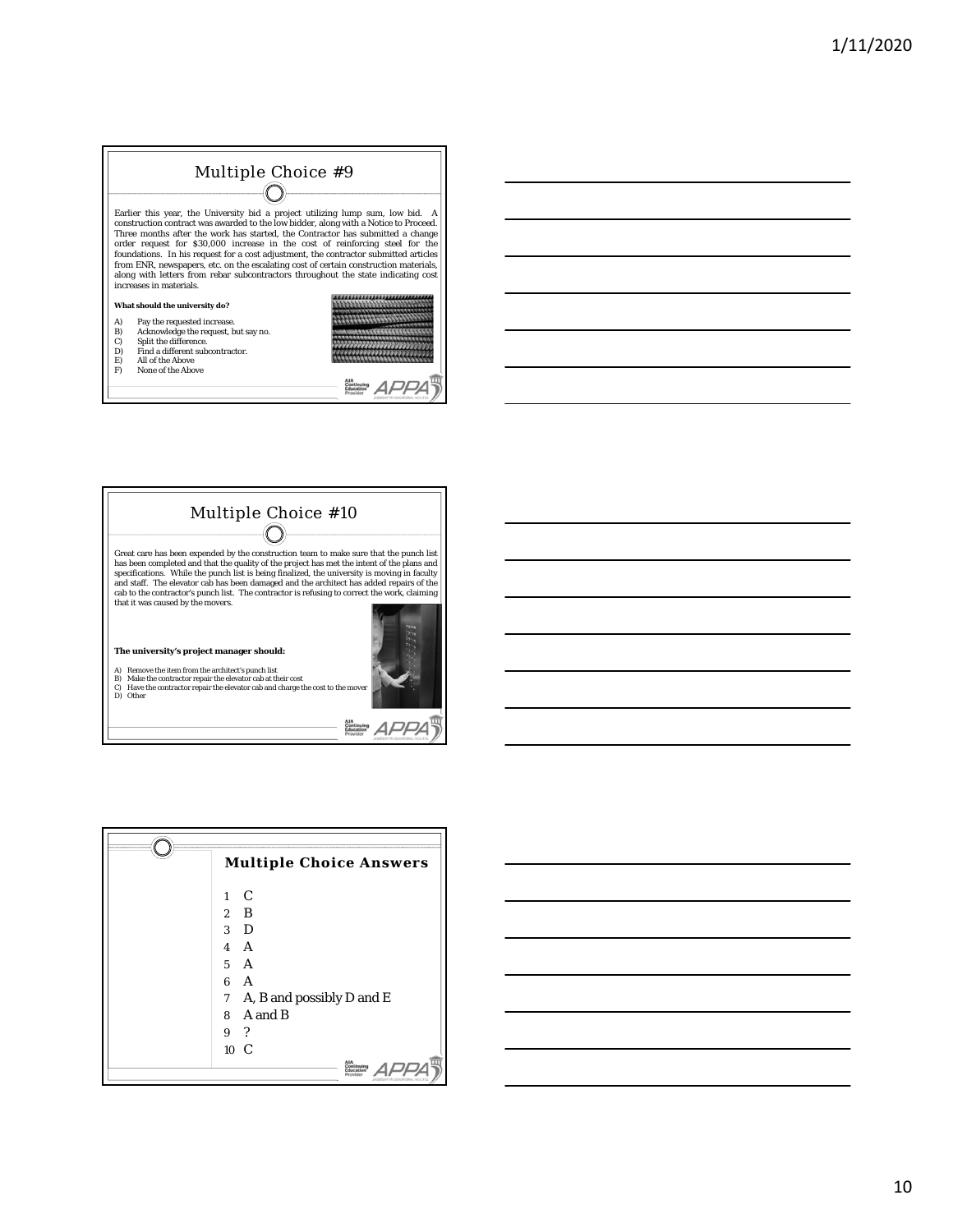







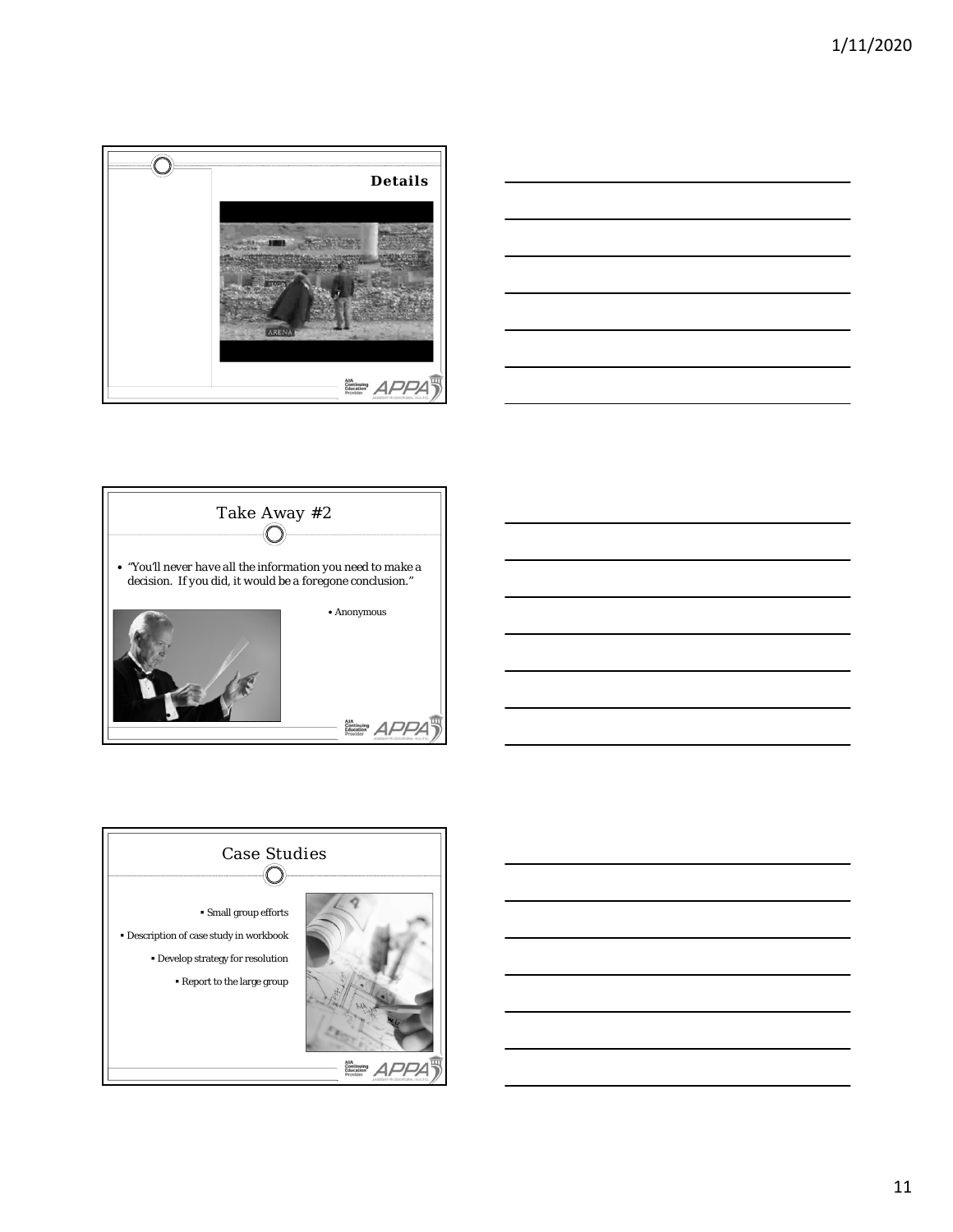